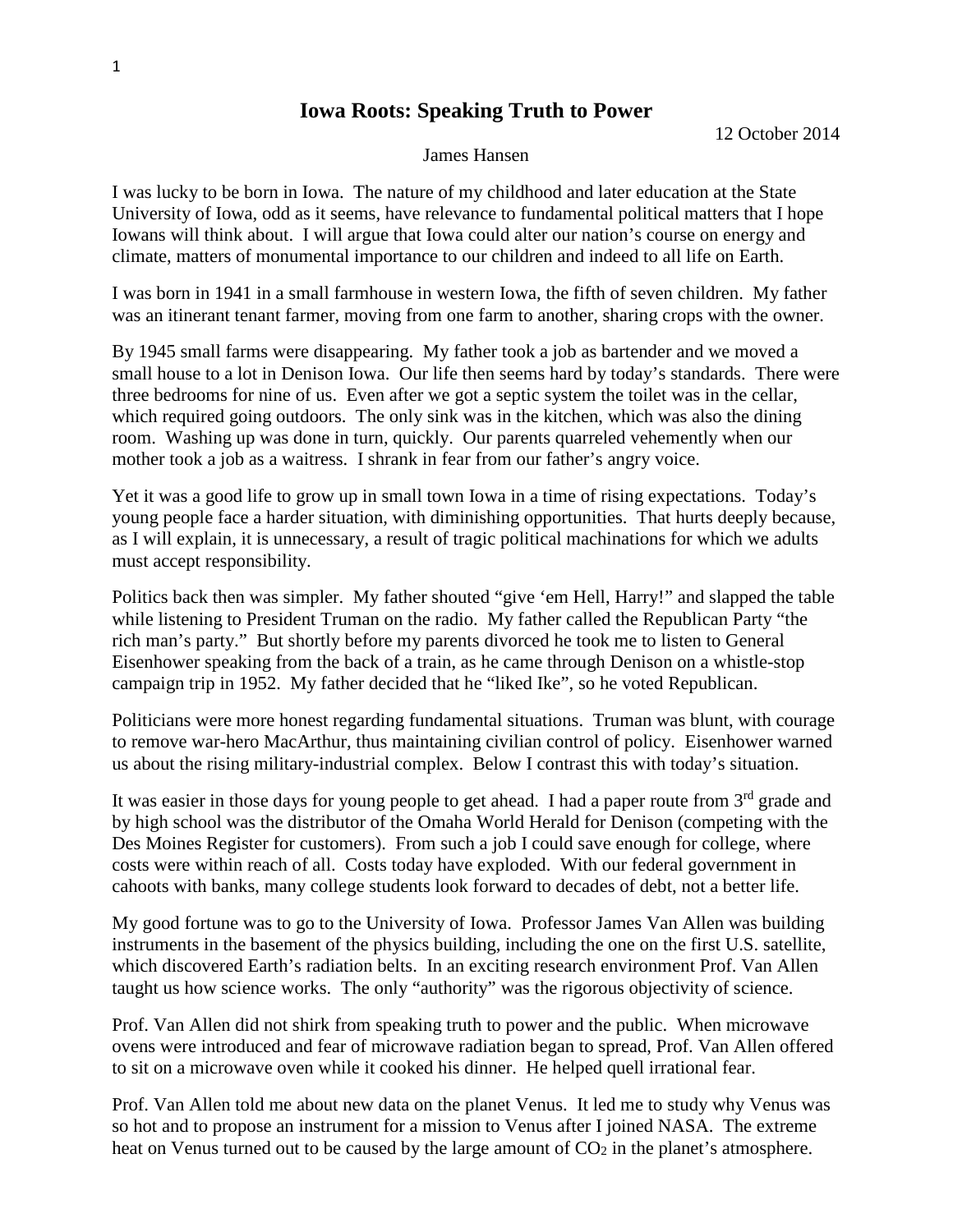$CO<sub>2</sub>$  was known to be increasing rapidly on Earth, because of our burning of fossil fuels – coal, oil and gas. What would it mean for life on our planet? I formed a small team at the NASA Goddard Institute for Space Studies to study the problem.

We showed that Earth was warming by the amount expected due to the  $CO<sub>2</sub>$  increase. Later we showed that Earth was out of energy balance: Earth is absorbing more energy from the sun than it is radiating to space as heat. This confirms the most fundamental physics, as it is the added  $CO<sub>2</sub>$  that reduces heat radiation to space. The conclusion is based on data, not models.

One implication: more warming is "in the pipeline", without additional increase of atmospheric  $CO<sub>2</sub>$ . In turn, it follows that  $CO<sub>2</sub>$  emissions must be reduced rapidly or young people in coming decades will face unacceptable consequences: continually retreating shorelines, shifting climate zones with extermination of many species, increasing occurrence of climate extremes with widespread disruption to food and water supplies, more severe droughts and heat waves, more damaging forest fires, stronger storms, and greater flooding.

Implications for energy policy are crystal clear. Most remaining fossil fuels must be left in the ground, unless the  $CO<sub>2</sub>$  is captured and buried. There is no serious scientific debate about this.

Remarkably, scientific analysis also shows that the policies needed to achieve fossil fuel phasedown would also address problems such as underemployment and growing income disparities. Why are such policies not pursued, if they are in the best interests of the public?

I learned why when I worked for the government. I was repeatedly warned not to connect the dots in the climate problem all the way to policy implications. End steps must be left to "policymakers" and, it turns out, to special interests. NASA did not want to annoy the powers that be.

Scientists are trained to analyze complex problems and connect all the dots. If we fail to tell the whole story clearly, if we shirk speaking truth to power, we fail our children and grandchildren.

The truth is that present energy and climate policies of the United States and the United Nations are dishonest and tragic.

Out of one side of their mouths our leaders profess to understand that we have a planet in peril and that we must rapidly phase down  $CO<sub>2</sub>$  emissions. At the same time they encourage pursuit of almost every fossil fuel that can be found, while knowing that such policies make achievement of climate goals impossible.

The fundamental reason that fossil fuel emissions continue to increase is that they appear to the consumer to provide the cheapest energy. This apparent cheapness is a mirage. Why? (1) We subsidize fossil fuels directly, and indirectly by protecting supply lines. (2) Impacts of air and water pollution are borne by the public; e.g., if your child gets asthma, you pay the costs, not the fossil fuel company. (3) Costs of climate catastrophes are borne by the victims and taxpayers.

We should make the price of fossil fuels honest by collecting a gradually rising carbon fee from fossil fuel companies. It is easy to collect, at domestic mines and ports of entry. 100% of the collected money should be given to the public, an equal amount to each legal resident, distributed electronically to bank accounts or debit cards. Not one dime to the government.

The person doing better than average in limiting his "carbon footprint" will make money. He will have an incentive to reduce fossil fuel use via future purchases. Entrepreneurs will have an incentive to develop no-carbon products. Businesses will be able to plan energy investments.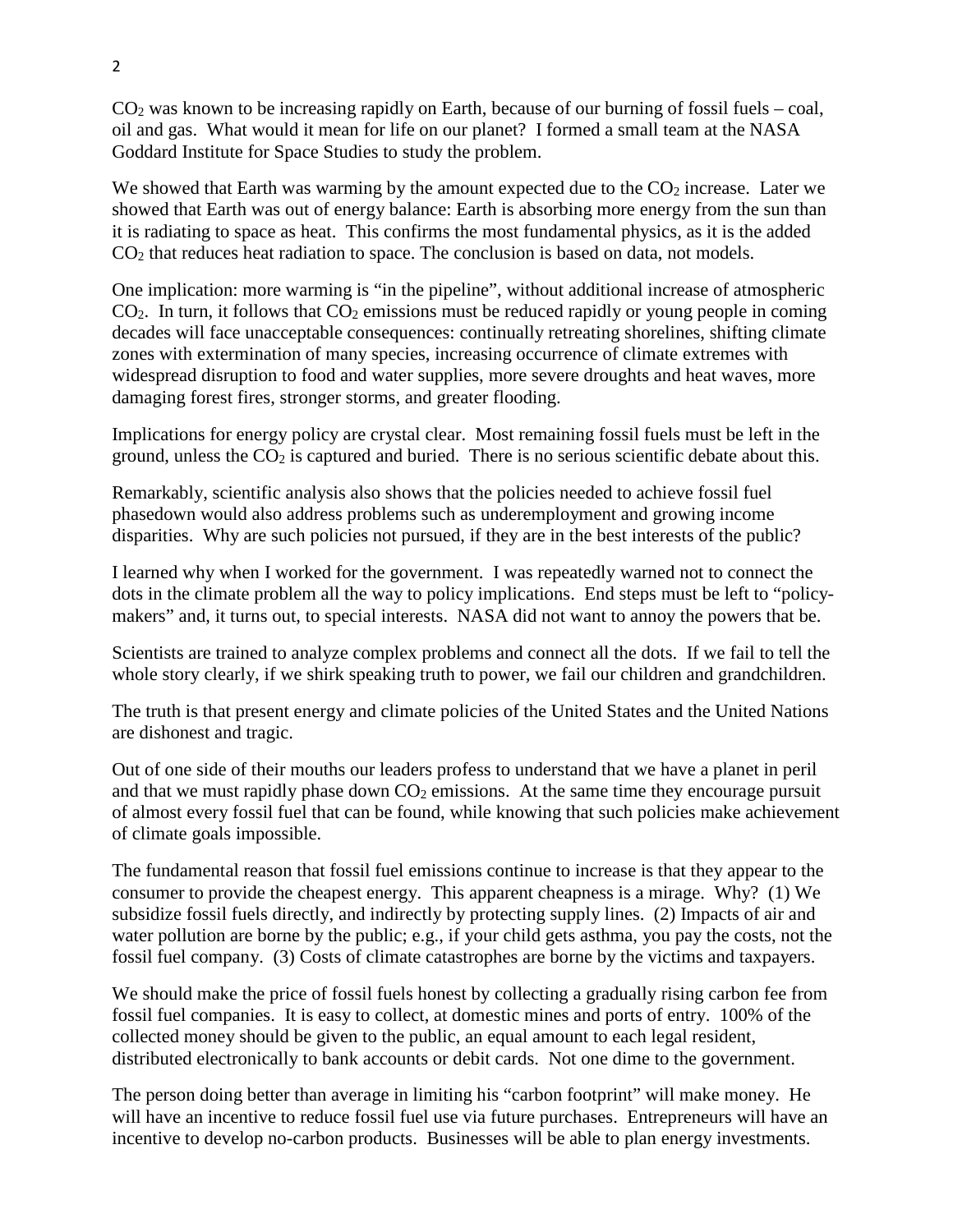Detailed economic studies show that a carbon fee of \$10 per ton of  $CO<sub>2</sub>$ , increasing \$10 each year, will reduce U.S.  $CO<sub>2</sub>$  emissions 33% in 10 years. That is 12 times more than the amount of carbon in the oil that would be carried by the Keystone XL pipeline.

While a tax would depress the economy, a fee with 100% of the money distributed to the public spurs the economy. After 10 years national employment increases 2.1 million jobs! The simple explanation is that honest pricing of energy makes the economy more efficient.

I should explain why I say that our governments' policies are "dishonest and tragic." They are dishonest because they pretend that policies that try to "cap" emissions could actually phase down emissions rapidly, for example the "cap-and-trade" of the Kyoto Protocol or Democratic bills in Congress. These amount to tax increases, they depress the economy, and they reduce emissions very little. And what "cap" would India accept – three times that of the U.S.? This is why governments allow all fossil fuel development, fracking, deep-ocean and Arctic drilling, mountaintop removal – because they know that their carbon policies are ineffectual.

Why tragic? Because policies that would actually work, fee-and-dividend in particular, do not cost the economy anything. They would spur the economy, create jobs, and modernize our infrastructure as we move to clean energies and energy efficiency.

Is it possible that Iowa, perhaps in cooperation with one or more neighboring states, such as Nebraska, Minnesota or Wisconsin, could help avert the tragedy? I believe it is conceivable that Midwest common sense could affect national and international policies by providing an example. A regional carbon fee cannot rise too high without disadvantaging local industry, because states do not have the practical ability to impose border tax adjustments. However, up to a reasonable level the net effect of a carbon fee would be beneficial, if the proceeds went to the public.

There is a conservative tendency in the Midwest. But conservatives are not the enemy of the planet. Historically conservatives have been the environments best friend. Conservation and creation care should be in the blood of conservatives.

A political divide has developed because conservatives fear that liberals will use the climate issue to increase taxes and government intrusion into their lives. These concerns provide fertile ground for anti-science nut-cases (global warming is a hoax!) to flourish.

Most conservatives I know are thoughtful. They do not want to go down in history as being responsible for blocking effective action to stabilize climate. Gaining their support for a rising revenue-neutral carbon fee, which is in fact a conservative approach, is possible.

A rigorously nonpartisan organization, Citizens Climate Lobby, has grown rapidly in the past several years. Their objective is to promote fee-and-dividend. They are unfailingly polite and respectful, but also knowledgeable and determined. They have met with legislators in almost all states. They could be a valuable resource in helping to organize a Midwest climate initiative.

Finally, I point out that, although a gradually rising carbon fee is the essential foundation for a successful policy to rapidly phase down our fossil fuel addiction, there are other requirements. The crucial technical need is abundant affordable carbon-free electricity generation.

Today, except for limited hydroelectric and biomass power plants, there are two options for baseload electricity: fossil fuels and nuclear power. We will not be able to phase out fossil fuel power plants without major contributions from nuclear power.